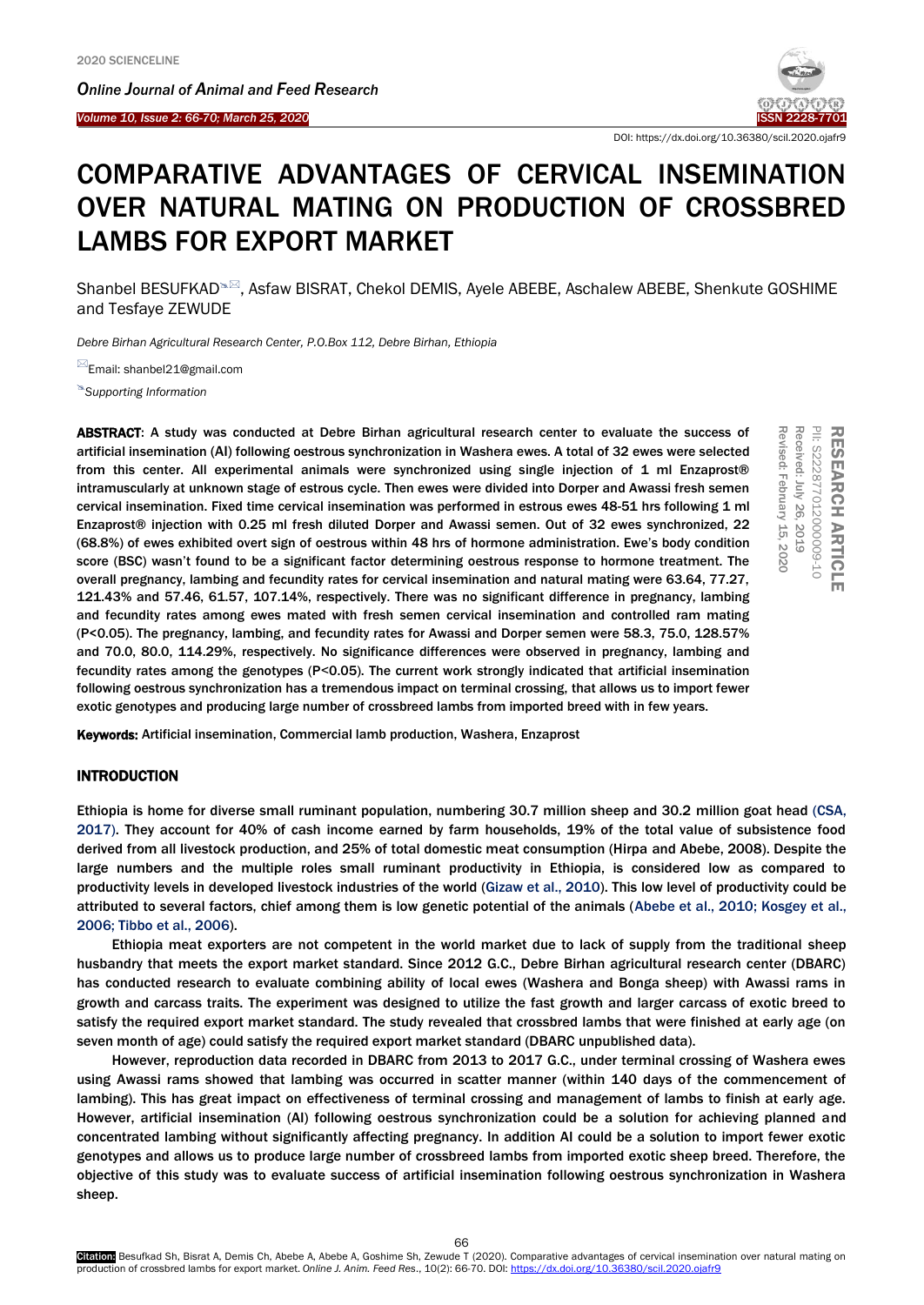# MATERIALS AND METHODS

Experimental protocol was approved by the Amhara Agricultural Research center (ARARI), Bahir Dar, Ethiopia. This experiment was conducted on on-station, called Debre Birhan Agricultural research Center (DBARC), Debre Birhan, Ethiopia.

#### Location of study area

DBARC is located 120 km North-east of Addis Ababa at an altitude of 2,765 m.a.s.l. and at a latitude of 09°36′23′′N and longitude of 39°39′10′′E. Debre Birhan is characterized by a bi-modal rainfall pattern, where the main rainy season is from June–September accounting for 75% of the total rainfall, an erratic unreliable short rainy season is February, March–April, May and a dry season October–January. Based on the meteorological data obtained from DBARC, the average annual rainfall is 923 mm. The mean annual maximum temperature is 19.87°C occurs between March and June, while the mean annual minimum temperature is 6.59°C occurs between October and January.

#### Experimental animals and their management

A total of 32 Washera ewes were used for AI experiment. Ewe's age ranges from 4 to 6 years and that gave at least one birth, which their body condition score (BCS) are 2.5 and above and ewes not suckling were used in this trial. Whereas, in natural controlled mating system all ewes were sired by pure Awassi in a group of 26-30 ewes per ram and mating were lasted on average between 51 and 90 days. All experimental ewes were housed in the night and allowed to graze during the day on natural pasture daily for 6 hrs. In addition, the experimental animals were supplemented with 200g head/day mixed commercial concentrate consists of 33% noug (*Guizotia abyssinica*) cake, 65.5% wheat bran, 1% limestone and 0.5% salt. The animals had free access to fresh water twice a day. As a routine flock health management practice of the research center the experimental animals were drenched against internal parasites (Rafoxanide at 1ml/4kg body weight, Chanelle pharmaceuticals manufacturing Ltd., Ireland and Tetraclozash-900® at 1 bolus/30kg body weight, Ashish life Science Pvt. Ltd., India) and were vaccinated against Ovine Pasteurellosis, Peste des Petitis Ruminants (PPR), Sheep and Goat Pox, Blackleg and Anthrax (National veterinary institute, Debrezeit, Ethiopia) in the different seasons of the year before the beginning of the experiment. Moreover, the experimental animals were sprayed against ectoparasites (Diazinol 60% E.C at 1ml/1Lit. of clean water, Kafr EL Zayat pestisides and chemicals CO., Egypt) in July 2017.

#### Oestrous synchronization

All experimental ewes received single injection of 5 mg of the PGF2α analogue dinoprost (1 ml Enzaprost®; CEVA laboratories, Libourne, France) intramuscularly at unknown stage of estrous cycle. Then ewes were subdivided into two groups randomly by blocking the animals for BCS and allocated to Awassi and Dorper fresh semen cervical insemination. Ewes were observed for oestrous at 4 hrs intervals for a period of 48 hrs. Ewes were kept indoor the whole days during oestrous identification. Ewes at heat were identified using proven ram fitted with an apron. Standing to be mounted was the key sign used to determine oestrous response.

#### Semen collection and artificial insemination

Semen was collected from Awassi and Dorper rams trained to serve an artificial vagina (AV), after allowing the rams to mount in estrus ewes. Collected semen was immediately evaluated for volume, appearance (color and contamination), sperm cell concentration and mass motility. The volume of semen was measured with a calibrated collection glass and sperm cell concentration was evaluated using AccuRead IMV Technologies SA, 232 Spectrophotometer. Sperm mass motility was estimated subjectively by using phase contrast microscope (Scope Technology Scope Photo 3.0.12). The qualified semen to be used for AI was diluted with OviXcell extender (preservation medium for ovine semen, IMV Technologies, France). Fixed time cervical AI was performed in estrus ewes 48-51 hrs following 1 ml Enzaprost® administration with 0.25 ml diluted fresh semen (approximately 150×106 sperm/straw and its mass motility score 3 and above) using a speculum equipped with a light source and an insemination gun, slowly releasing the semen into the first fold of the cervix.

#### *Statistical analysis*

The data were analyzed using Statistical Package for the Social Sciences (IBM SPSS version 20). Effects were considered to be significant when the level of probability was 5% or less.

Oestrous response, pregnancy, lambing, and fecundity rate were calculated by using the following formula:-

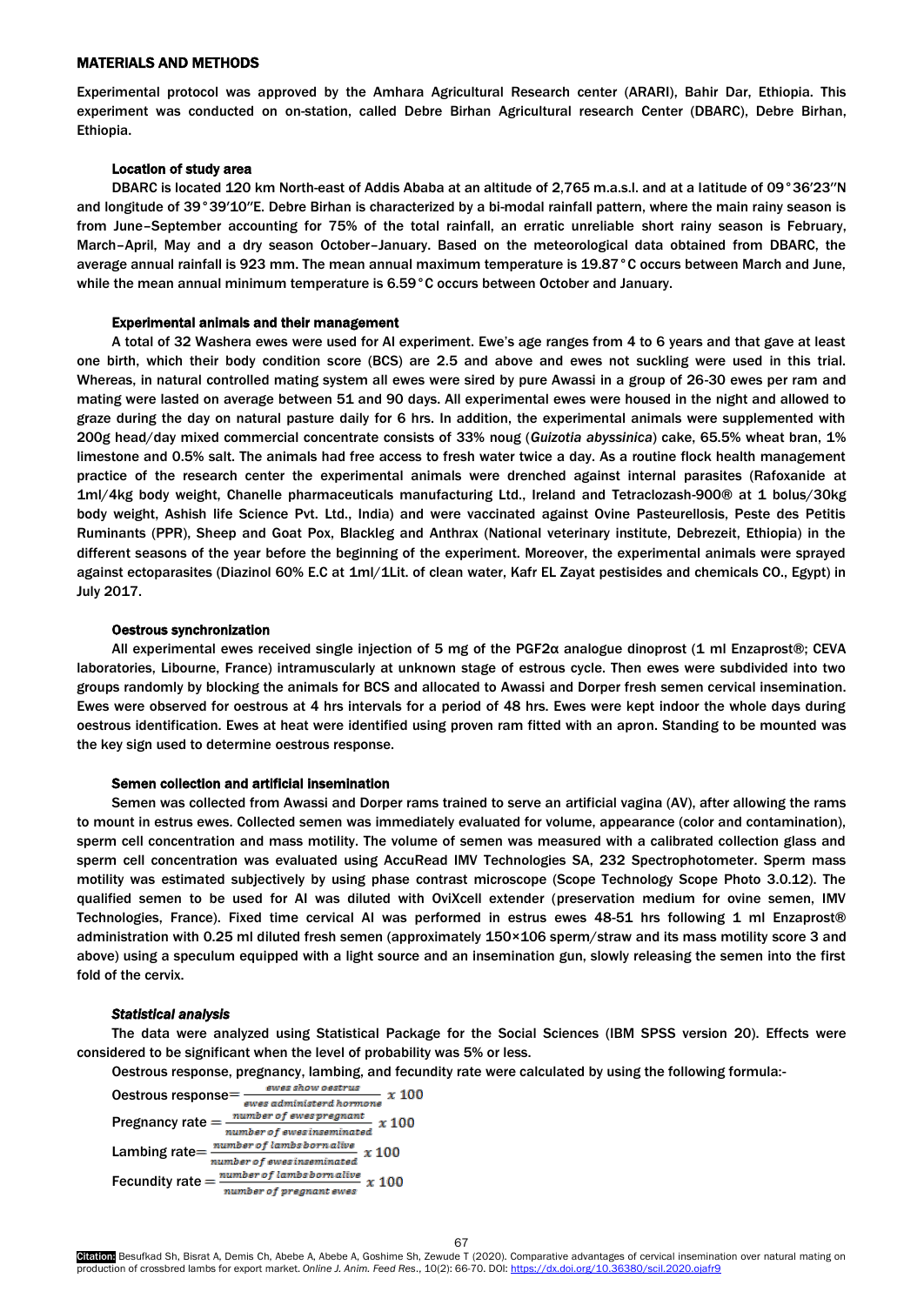# RESULTS AND DISCUSSION

#### *Oestrous response*

As indicated in Table 1, out of 32 ewes treated with single injection of PGF2α analogue dinoprost (1 ml Enzaprost®), 22 (68.8%) ewes exhibited overt signs of oestrous within 48 hrs. of hormone administration. The current result revealed that oestrous could be effectively synchronized using single injection of PGF2α analogue dinoprost (1 ml Enzaprost®) for achieving concentrated lambing and producing large number of crossbred lambs using AI within few years. Oestrous response attained in this trial was comparable to values (65%) reported by [Mekuriaw et al. \(2015\)](#page-4-0) in Menz sheep synchronized with single injection of PGF2α (2 ml Lutalyse® and 1 ml Synchromate®). Findings of the current study were however, higher than those obtained by [Gizaw et al. \(2016\)](#page-4-0) who reported 57.5% oestrous response in Tigray highland sheep synchronized with single injection of PGF2α (2 ml lutalyse®) within 96 hrs. post hormone administration. However, it was lower than values reported by [Gizaw et al. \(2016\)](#page-4-0) who recorded oestrous response of 80% in Washera sheep treated with single injections of PGF2α (2 ml Lutylase®). The differences in oestrous responses reported in different studies might be due to differences in breed, season and overall management conditions of the animals. In the current study, ewe's BSC wasn't found to be a significant factor determining oestrous response to hormone treatment. This may be due to ewes included in this experiment had a BCS of 2.5 and above. Ewes BCS of 2.5 and above are recommended BCS for achieving good reproduction in sheep. [Santoralia et al. \(2011\)](#page-4-0) reviewed the factors affecting efficiency of synchronization indicated that high BCS has been associated with an increase of ovulation, with recommended BCS of 2.5–3.0 and a score of <2 resulting lowest pregnancy rates in sheep.

| Table 1 - Estrus response of Washera ewes to estrus synchronization protocol |    |                       |       |         |  |  |  |
|------------------------------------------------------------------------------|----|-----------------------|-------|---------|--|--|--|
| <b>Parameter</b>                                                             | n  | Oestrous response (%) | X2    | P value |  |  |  |
| <b>Body condition</b>                                                        |    |                       | 1.663 | 0.265   |  |  |  |
| Between 2.5 and 3.0                                                          | 17 | 58.8                  |       |         |  |  |  |
| 3.5 and above                                                                | 15 | 80.0                  |       |         |  |  |  |
| <b>Overall</b>                                                               | 32 | 68.8                  |       |         |  |  |  |

## Pregnancy, lambing and fecundity rates

To evaluate the comparative advantages of cervical insemination following oestrous synchronization over natural mating on production of crossbreed lambs, five years reproduction data (*n*=268) recorded under controlled natural mating at DBARC were used as a comparison. The overall pregnancy, lambing and fecundity rates recorded in the natural mating were 57.46, 61.57 and 107.14% respectively, while the overall pregnancy, lambing and fecundity rates recorded following oestrous synchronization and AI were 63.64, 77.27 and 121.43%, respectively. There was no significant difference in pregnancy, lambing and fecundity rates among ewes mated with fresh semen cervical insemination and controlled ram mating (*P* < 0.05). Moreover pregnancy, lambing and fecundity rates for Awassi × Washera and Dorper × Washera were 58.3, 75.0, 128.57% and 70.0, 80.0, 114.29%, respectively. No significance differences were observed in pregnancy, lambing and fecundity rates among the genotypes ( $P < 0.05$ ).

The current pregnancy, lambing and fecundity rate falls in an acceptable range. According to Allaoui et al. (2014) in sheep, fertility rates ranges from 60 and 100% qualified as acceptable performance, in this regard the present study revealed that implementation of fresh semen cervical insemination in Awassi × Washera terminal crossing could be a solution for achieving concentrated lambing and also allows us to producing large number of crossbreed lambs from imported breed. The overall pregnancy and lambing rates achieved in the current study under fresh semen cervical insemination was comparable to values reported by Allaoui et al. (2014); Kumar et al. [\(2015\); Pervag et al.](#page-4-0) (2010); Najafi et al. [\(2014\).](#page-4-0) However, it was lower than values obtained by [Mekuriaw et al. \(2005](#page-4-0)) who reported pregnancy rates of 70.6 and 70.4% in Dorper sheep synchronized with MAP and FGA sponges respectively. Similarly [Fornazari et al. \(2018\)](#page-4-0) reported pregnancy rates of 76.5% in Assaf sheep synchronized with progestagen sponges. However, the current result was higher than value obtained by [Olivera-muzante et al. \(2011\)](#page-4-0) who reported a pregnancy rate of 51% synchronized with two doses of PGF2α 7 days apart and inseminated cervically with fresh semen. Pregnancy rate under fresh semen cervical insemination was not significantly influenced by BCS of ewes on the other hand, ewes BCS was found to be a significant factor determining lambing and fecundity rates (Table 2). Study in Suffolk ewes showed that BCS of ewes was not significantly affected pregnancy rate [\(Fukui et al., 2010\).](#page-4-0) However, it is contrary to the findings of [Gizaw et al. \(2016\)](#page-4-0) who reported the significant implication of BCS on fertility rates of ewes. Under natural mating experiment, effect of ewe's BCS on pregnancy, lambing and fecundity rates were not considered because in case of natural mating ewes were allocated to rams based on their live body weight without scoring their BCS. However, as routine flock management of the research center ewes that had poor BCS were not included in the mating group.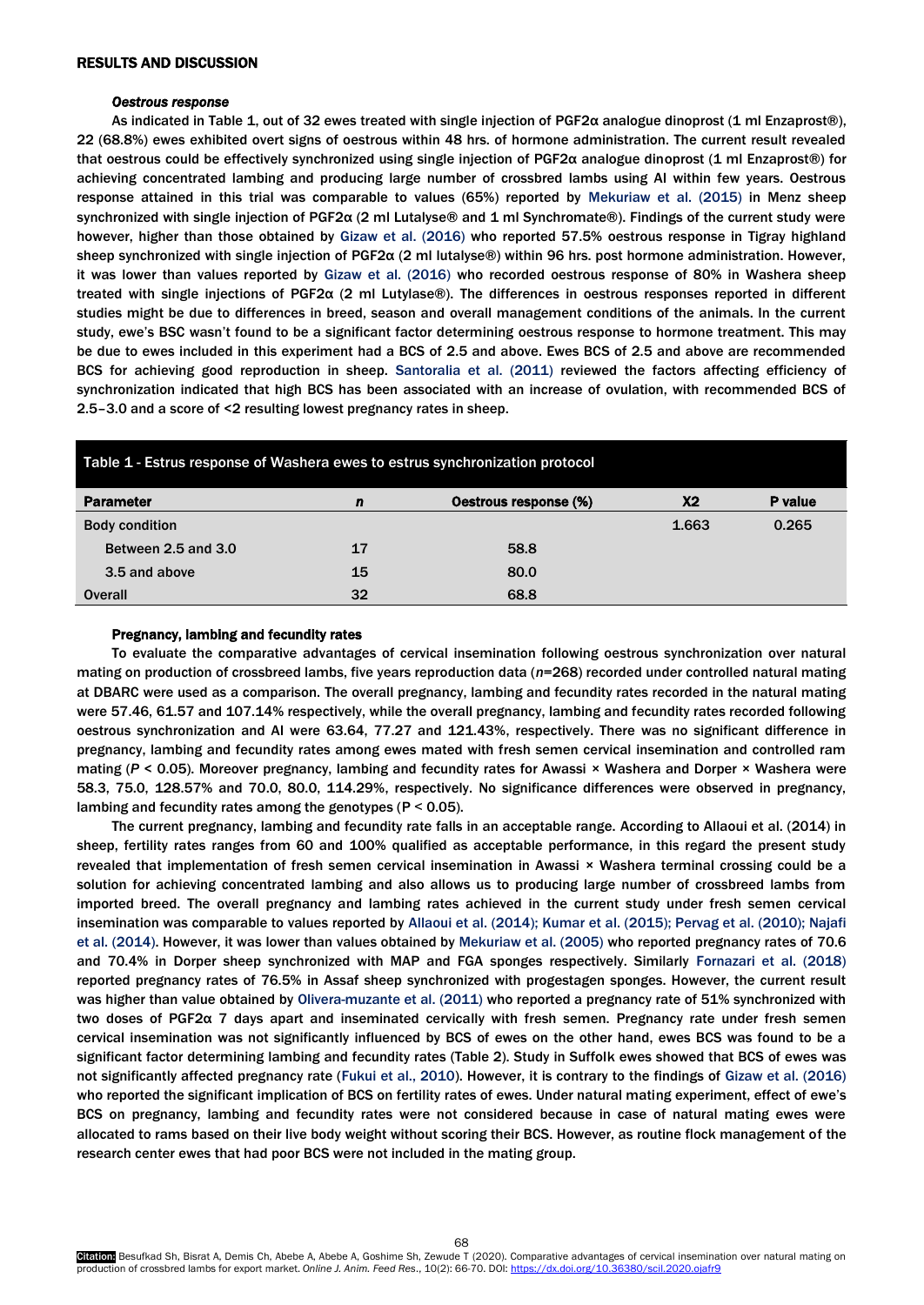<span id="page-3-0"></span>Table 2 - Pregnancy, lambing and fecundity rates (%) in Washera sheep

| <b>Factors</b>                                                                                                              | n   | <b>Pregnancy rates</b> | Lambing rates      | <b>Fecundity rates</b> |  |  |
|-----------------------------------------------------------------------------------------------------------------------------|-----|------------------------|--------------------|------------------------|--|--|
| P-value                                                                                                                     |     | ns                     | ns                 | ns                     |  |  |
| Natural mating                                                                                                              | 268 | 57.46                  | 61.57              | 107.14                 |  |  |
| <b>Artificial insemination</b>                                                                                              | 22  | 63.64                  | 77.27              | 121.43                 |  |  |
| Genotype                                                                                                                    |     | ns                     | ns                 | ns                     |  |  |
| Awassi × Washera                                                                                                            | 12  | 58.3                   | 75.0               | 128.57                 |  |  |
| Dorper × Washera                                                                                                            | 10  | 70.0                   | 80.0               | 114.29                 |  |  |
| <b>Body condition score</b>                                                                                                 |     | ns                     | $\star$            | $\star$                |  |  |
| Between 2.5 and 3.0                                                                                                         | 10  | 70.0                   | 110.0 <sup>b</sup> | 157.14 <sup>b</sup>    |  |  |
| 3.5 and above                                                                                                               | 12  | 58.3                   | 50.0 <sup>a</sup>  | 85.71 <sup>a</sup>     |  |  |
| a.b On the same column numbers hearing the same superscript are not statistically different at $n < 0$ . By not significant |     |                        |                    |                        |  |  |

a, b On the same column, numbers bearing the same superscript are not statistically different at p < .05; ns: not significant.

# **CONCLUSION**

The current work strongly indicated that oestrous could be effectively synchronized using single injection of 1ml Enzaprost®) for achieving concentrated lambing in Washera sheep. This study revealed that no statistical significant difference was observed in pregnancy, lambing and fecundity rates among ewes mated with fresh semen cervical insemination and controlled ram mating. AI could be thought possible as a strategy in production of crossbred lambs for export market. Fresh semen AI has a tremendous impact on terminal crossing, allows us to import fewer exotic genotypes and producing large number of crossbreed lambs from imported breed within few years.

#### Recommendations

For successful oestrous synchronization application ewes that have a body condition score of 2.5 or above should be considered. In addition to the use of fresh semen AI, the success rate of AI with chiled and frozen ram semen in Washera sheep needs to be further investigated.

## DECLARATIONS

### Authors' contribution

Shanbel B contributed to the research design, analysis, interpretation of the data and writing the manuscript. Chekol D contributed to prostaglandin administration. Asfaw B, Ayele A, Aschalew A, Shenkute G and Tesfaye Z contributed to field implementation of the research work.

#### Acknowledgements

I am indebted to express my deepest respect and heartfelt thanks to the staff of livestock department of DBARC for their ultimate support to facilitate research animals and laboratory equipments. I am very grateful to my partner Mekibeb Worku and Deribew Bekele for their unreserved support during research works.

#### Conflict of interest

None of the authors have any conflict of interest to declare.

#### REFERENCES

- Abebe G, Kannan G and Goetsch AL (2010). Effects of small ruminant species and origin (highland and lowland) and length of rest and feeding period on harvest measurements in Ethiopia. African Journal of Agricultural Research, 5.(9): 834-847. <https://academicjournals.org/journal/AJAR/article-stat/BED280D28053>
- Allaoui A, Tlidjane M, Safsaf B and Laghrour W (2014). Comparative Study between Ovine Artificial Insemination and Free Mating in Ouled Djellal Breed. Apcbee Procedia, 8 December, 2014, Pp. 254–259. <https://www.sciencedirect.com/science/article/pii/S221267081400116X>
- CSA (Central Statistical Agency) [\(2017\).](#page-4-0) Agricultural sample survey 2016/17. Report on livestock and livestock characteristics (private peasant holdings). Vol. II, Addis Ababa, Ethiopia. Pp. 13.
- Fornazari RR, Mateus Ó, Correia TM, Quintas H, Maurício R, Conradi A and Valentim R (2018). Estrus synchronization and artificial insemination with fresh and chilled semen in Assaf ewes. Agricultural Sciences, 9 (1): 8-22. <https://bibliotecadigital.ipb.pt/handle/10198/17339>
- Fukui Y, Kohno H, Okabe K, Katsuki S, Yoshizawa M, Togari T and Watanabe H (2010). Factors affecting the fertility of ewes after intrauterine insemination with frozen-thawed semen during the non-breeding season. The Journal of Reproduction and Development,56 (4): 460–466. [https://www.jstage.jst.go.jp/article/jrd/advpub/0/advpub\\_10-015T/\\_article/-char/ja/](https://www.jstage.jst.go.jp/article/jrd/advpub/0/advpub_10-015T/_article/-char/ja/)
- Gizaw S, Tegegne A, Gebremedhin B and Hoekstra D (2010). Sheep and goat production and marketing systems in Ethiopia: Characteristics and strategies for improvement. IPMS (Improving Productivity and Market Success) of Ethiopian Farmers Project Working Paper 23. ILRI (International Livestock Research Institute), Nairobi, Kenya. Pp. 58. [https://cgspace.cgiar.org/bitstream/handle/10568/2238/IPMS\\_Working\\_?sequence=1](https://cgspace.cgiar.org/bitstream/handle/10568/2238/IPMS_Working_?sequence=1)
- Gizaw S, Tesfay T, Mekasha Y, Mekuriaw Z, Gugsa T, Ebro A, Gebremedhin B, Hoekstra D and Tegegne A (2016). Hormonal oestrus synchronization in four sheep breeds in Ethiopia: impacts on genetic improvement and flock productivity. LIVES Working